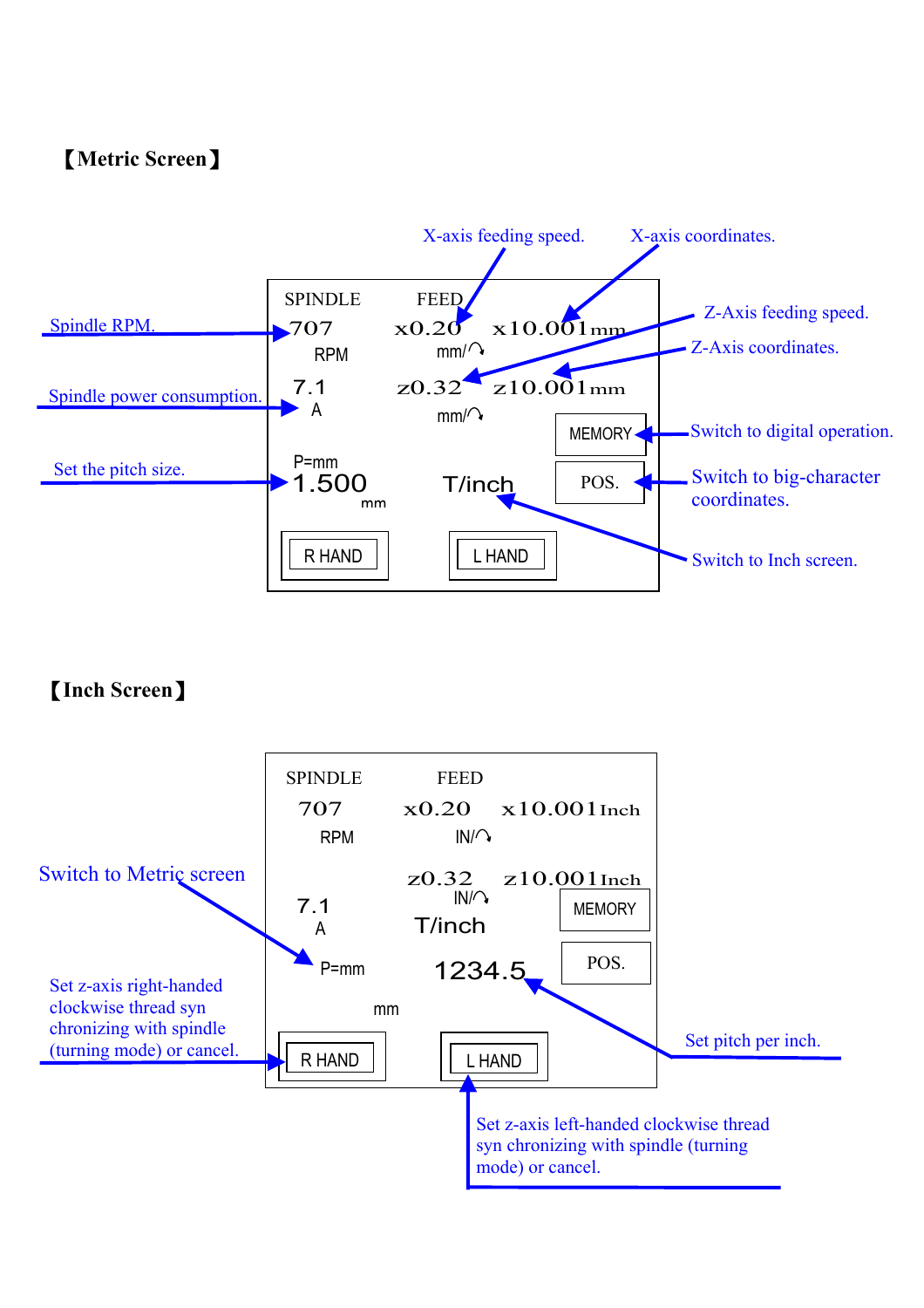## 【**Digital operation**】



## 【**Digital operation**】



※ **ONLY TOUCH NUMBER CAN SET NEW MEMORY.**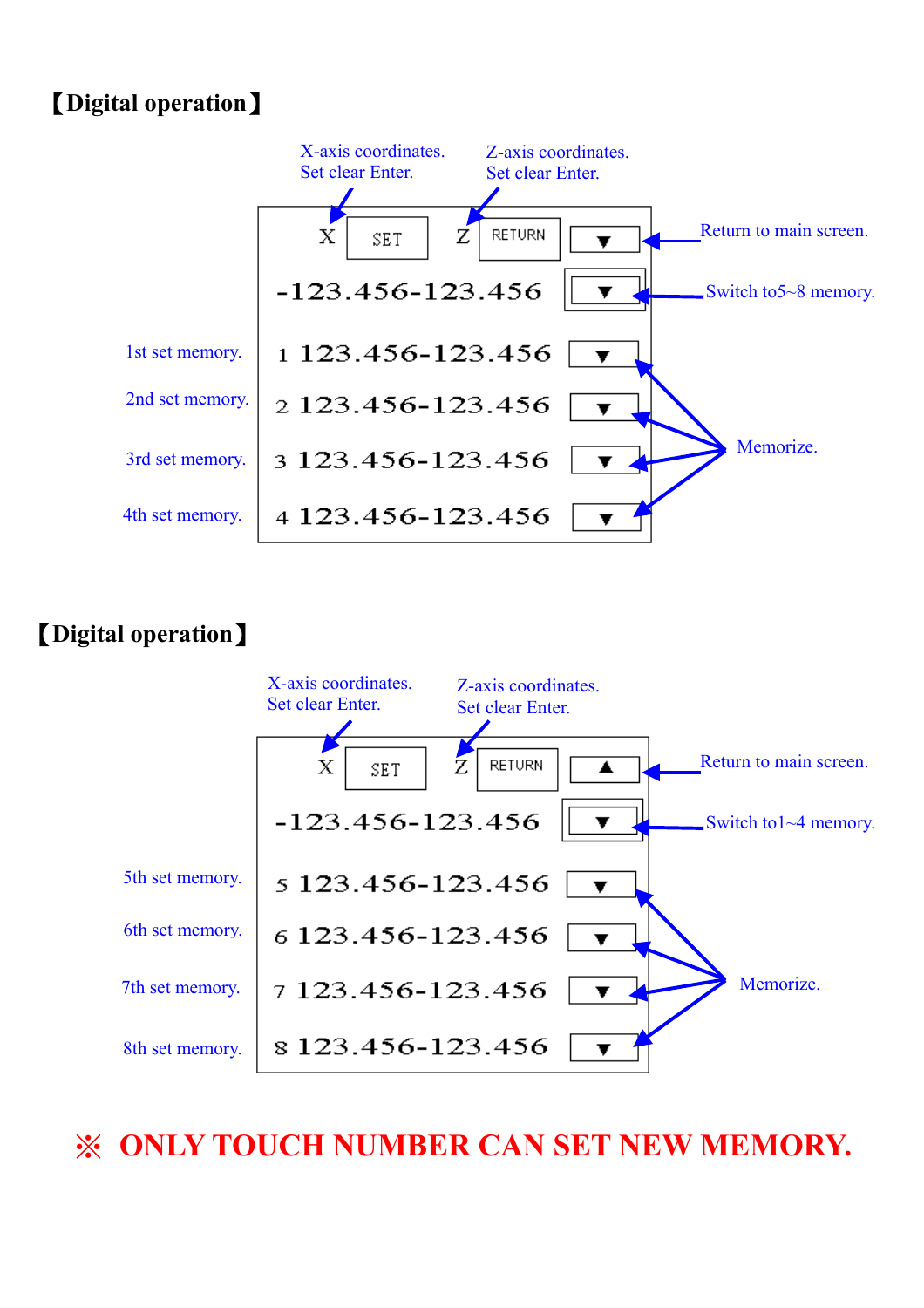#### 【**Big-character coordinates**】



# ※ **ONLY TOUCH NUMBER CAN SET NEW MEMORY.**